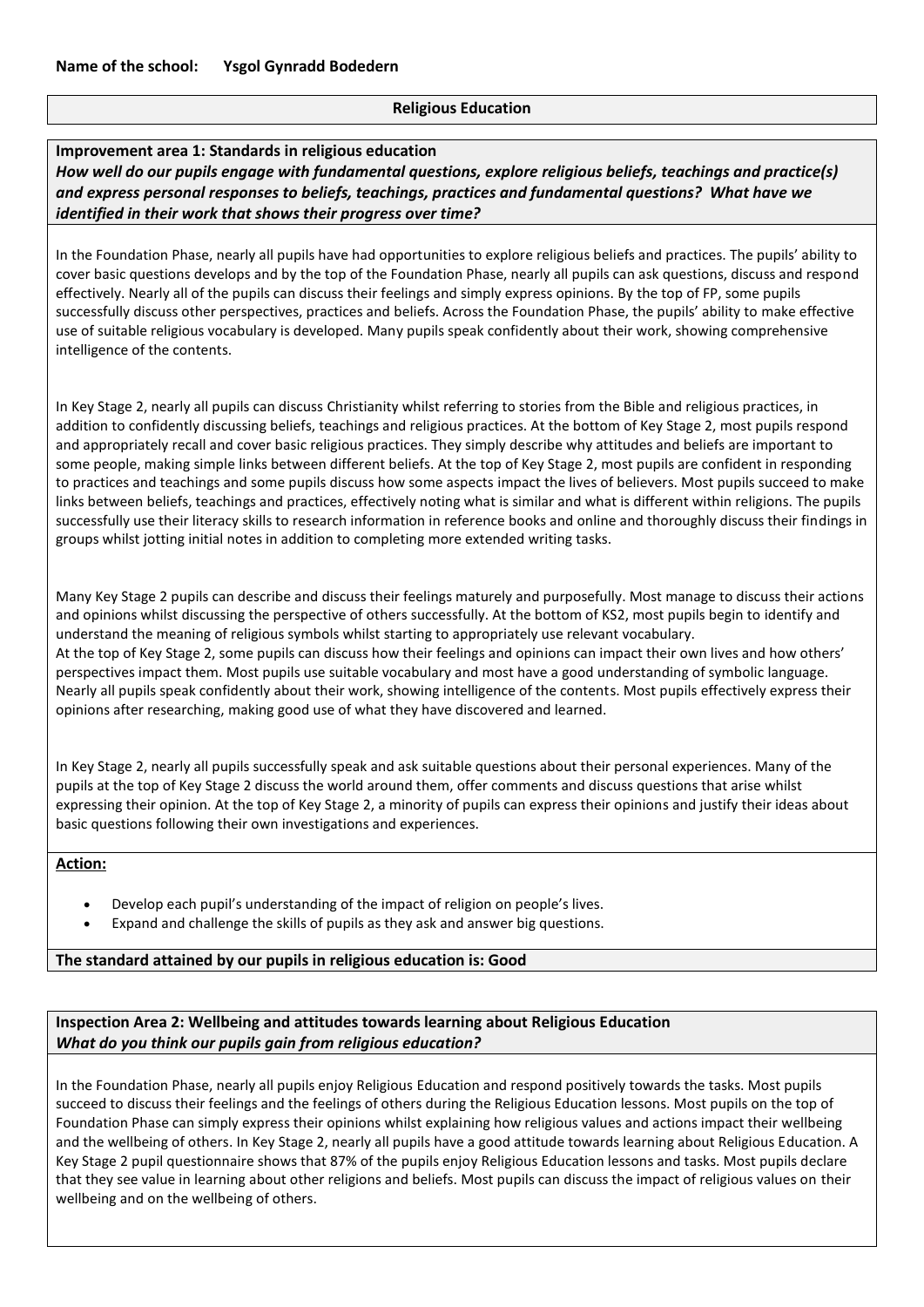Pupils have positive experiences when learning about what is happening in other countries of the world today and have completed activities that teach them about Fair Trade. They have also had the opportunity to learn about and contribute to the Teams 4U charity work by sending boxes of Christmas presents to children in other countries. Nearly all pupils can show empathy towards others in situations and can empathise with characters in stories. Nearly all pupils in Key Stage 2 are aware of their rights and what is acceptable and inacceptable within society. FP pupils have rich experiences in circle time periods to discuss questions pertaining religious education. As a result of this, most gain a better understanding of how to deal with other situations and cultures.

## **Action**

- Ensure enough opportunities for pupils and groups of pupils to discuss and express their opinions on Religious Education at the school.
- Create a simple questionnaire for Year 1 and 2 pupils to have an opportunity to simply express opinions.
- Invite Associate Governors to go on a learning trip and to discuss with pupils in each class to have an overview of pupils' opinions on Religious Education at the school.

#### **Our pupils have a JUDGEMENT attitude towards religious education in our school.**

# **Inspection Area 3: Teaching and learning experience in Religious Education** *How good is the planning and teaching of religious education in our school? Give examples of rich learning experiences in religious education.*

A weekly session is set aside in the school timetable for all classes. Religious Education is taught by a PPA teacher to pupils of both Key Stage 2 classes. Foundation Phase teachers have a good understanding of the Curriculum and framework and identify and develop skills pertaining people, beliefs and questions through the areas of Knowledge and Understanding of the World and Personal and Social Development, Well-being and Cultural Diversity. The work plans of Foundation Phase teachers and pupils' 'Learning Trip' workbooks show that they receive a good variety of experiences, which gives them the opportunity to thrive and make progress. Effective use is made of resources including books, artefacts, visits to local places of worship and visitors to the school to engage pupils and to offer them rich provision. Pupils have the opportunity to learn to respect holy books and objects and to learn about the importance and significance of special events and beliefs.

The teachers plan Religious Education units each half term which gives pupils the opportunity to research the beliefs, teachings and practices of Christianity and other religions, and to try to answer life's big questions. The Work Plans of many classes are detailed and ensure progression and development. By now, Key Stage 2's Religious Education work plans ensure that pupils have the opportunity to explore big questions for example 'Who am I?' 'What is right?' 'Caring for Our World' 'What is the significance of a place of worship?' whilst developing their enquiry and research skills.

The school has appropriate resources for example books and artefacts that stimulate the children in their leaning and the pupils respond enthusiastically when using them.

We take advantage of opportunities to take pupils on visits to local places of worship. Each year, the pupils take part in a Thanksgiving Service, a Remembrance Service and a Christmas Service at the local Chapel and Church. As a result, pupils have the opportunity to learn about the importance of places of worship and the order and practices of chapel and church services.

Teachers set tasks to assess the attainment of pupils, ensuring opportunities for them to successfully build on previous learning. The progress of children is tracked on the Incerts system.

#### **Action**

- Continue to offer interesting and valuable experiences whilst developing the skills of learners and ensuring consistency of plans
- Discuss with other teachers whilst sharing good practice at the school and in the catchment area, and visiting schools with good practice in teaching Religious Education.
- Set and construct a Success Criteria, giving pupils the opportunity to reflect on learning.
- Present challenging and extensive tasks for more able pupils.

#### **The standard of teaching of religious education in our school is: Satisfactory**

#### **Inspection Area 4: Care, support and guidance in Religious Education**

*To what extent do religious education lessons and activities help pupils to reflect on religious and unreligious responses to basic questions and to reflect on their own beliefs or values? How does religious education help pupils to be active citizens? To what extent does the school provide effective opportunities to develop certain values and*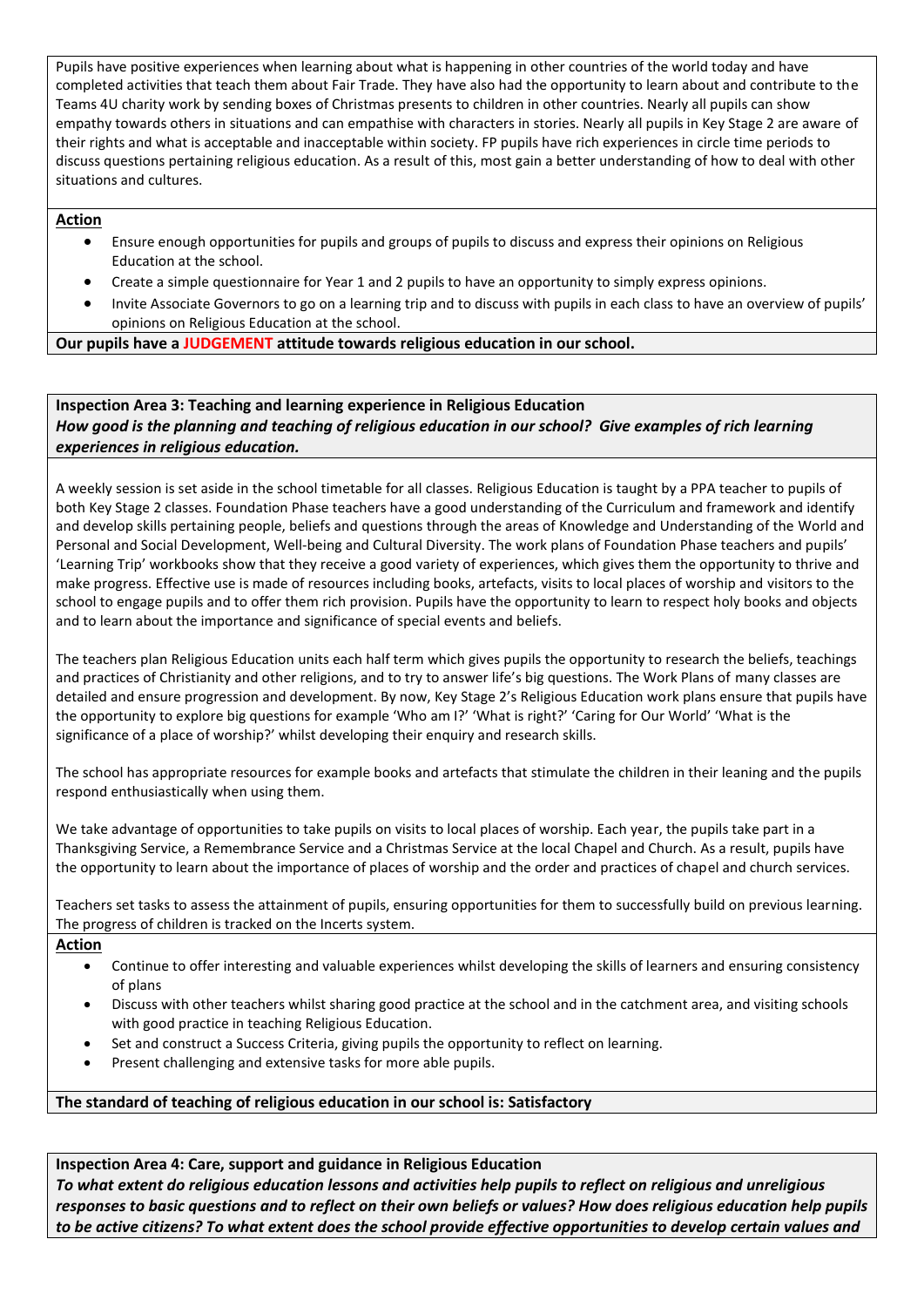# *to establish their spiritual and moral beliefs?*

Religious Education lessons across the school offer pupils opportunities to reflect on basic questions and to discuss their own beliefs and values. In addition to Religious Education lessons, collective worship sessions are provided every day, whether as whole school worship or class worship. The services are of Christian nature which helps and leads pupils to reflect on their own beliefs and values, which leads and develops certain values and spiritual and moral beliefs for them as individuals. The collective worship is an opportunity to nurture the moral, social and cultural development of each pupil. It promotes ethos and values. As a result of this, most pupils understand matters pertaining rights and right and wrong choices. As part of this worship, the pupils will have the opportunity to sing traditional and modern hymns, to pray and to read. In their turns, each class plans and holds a service in addition to each child being part of the Thanksgiving and Christmas Service at the village's Church and Chapel.

Through lessons, Circle Time sessions and collective worship sessions, we give the opportunity to pupils to develop aspects of PSHE and Worldwide Citizenship. Guest speakers come to present a message or conversation to the pupils. Each month, the local vicar visits to hold a service and there is an opportunity for pupils to take a forefront and active part for example acting out parts of the Bible. Pupils are encouraged to treat each other courteously and with respect.

As a school, we nurture a community spirit and we promote good values and care for others by supporting different charities on several occasions during the educational year. By supporting and fundraising for different charities, pupils come to learn about their work and about the importance of moral and spiritual values. In addition to this, pupils see their responsibility in helping those less fortunate locally, nationally and internationally, leading to them developing as active citizens.

| Does the school meet the statutory requirements for collective worship?                                     | Yes |  | <b>No</b> |  |  |  |  |
|-------------------------------------------------------------------------------------------------------------|-----|--|-----------|--|--|--|--|
| The contribution of religious education towards our pupils' personal development and community cohesion is: |     |  |           |  |  |  |  |
| Good                                                                                                        |     |  |           |  |  |  |  |

# **Inspection area 5: Leadership and management in religious education** *Does the subject leader for religious education have the necessary skills and understanding to lead the subject area effectively?*

Following the long term absence of the coordinator, we have appointed a new coordinator (September 2019). In a short period of time, the new coordinator has started to collaborate with other coordinators at the school to ensure cross-curricular Religious Education work plans. An opportunity is ensured for teachers to share their plans in staff meetings to share best practice and expertise at the school.

There are resources such as books and artefacts at the school but there is a need to invest in the latest resources. The coordinator has started to collaborate with the school staff to adapt the school's long term work plans in order to include a big question and sub-questions for each half term.

Religious Education has been monitored at the school every year, however, there is a need to create a firm timetable and to ensure consistent opportunities for the designated Governors to scrutinize different aspects.

#### **Action:**

- Complete the work of adapting and updating the school's long term plans.
- Create a Religious Education monitoring timetable.
- Arrange opportunities for school to school work.

#### **Leadership and management of religious education in our school is: Satisfactory**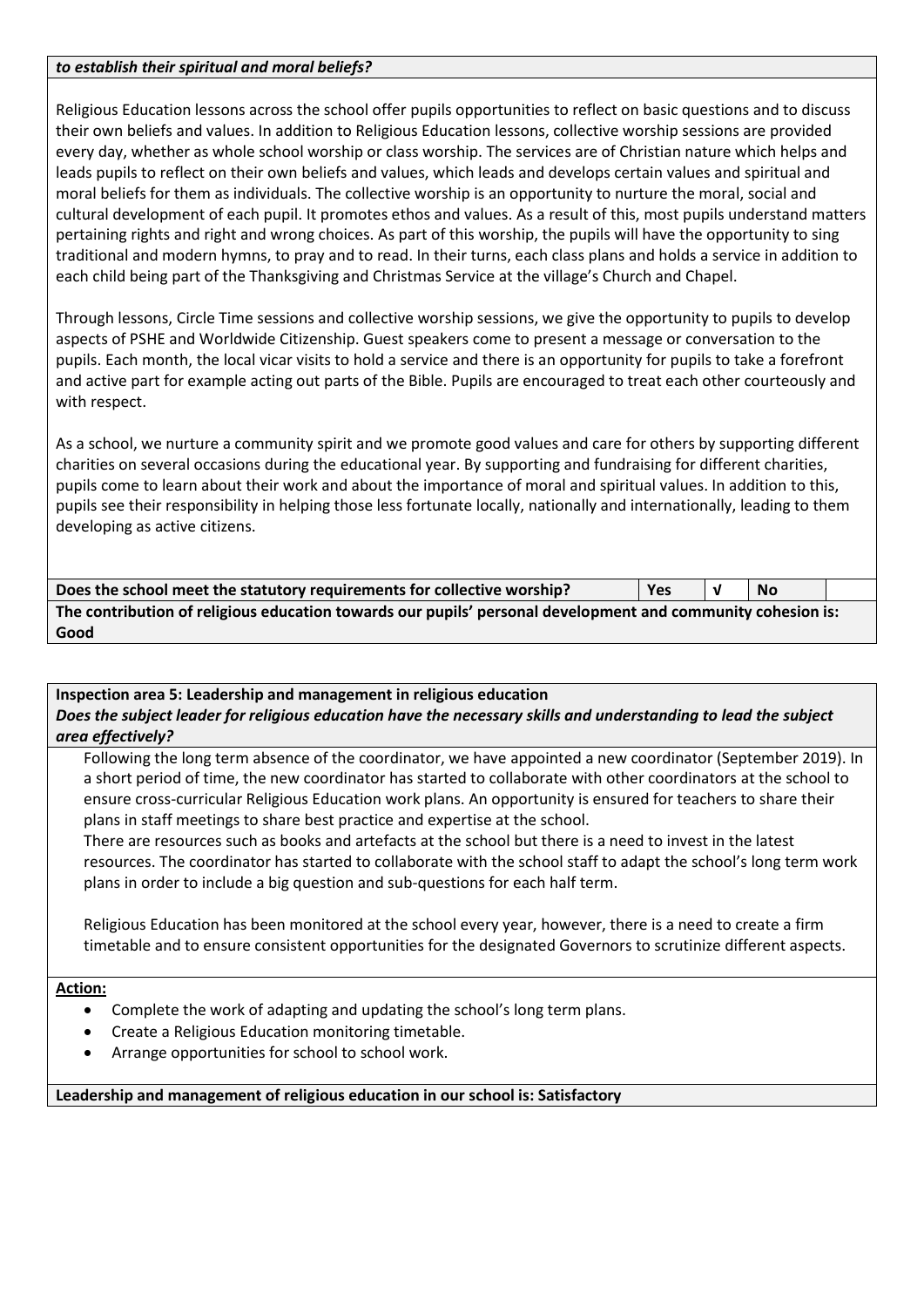| <b>Improvement matters</b>                                                                                                                          | <b>Actions to be taken</b>                                                                                                                                                                                                                                                                                                                                     | Who is                                                                                                                                   | By when? |
|-----------------------------------------------------------------------------------------------------------------------------------------------------|----------------------------------------------------------------------------------------------------------------------------------------------------------------------------------------------------------------------------------------------------------------------------------------------------------------------------------------------------------------|------------------------------------------------------------------------------------------------------------------------------------------|----------|
|                                                                                                                                                     |                                                                                                                                                                                                                                                                                                                                                                | responsible?                                                                                                                             |          |
|                                                                                                                                                     |                                                                                                                                                                                                                                                                                                                                                                | These details need not be shared<br>with SACRE but the school needs<br>to ensure that accountability is<br>clear to staff and governors. |          |
| Develop each pupil's understanding of<br>the impact of religion on people's lives.                                                                  | Purposive planning ensuring an<br>opportunity for pupils to explore the<br>impact of education on people's<br>lives.                                                                                                                                                                                                                                           |                                                                                                                                          |          |
| Expand and challenge the skills of<br>pupils as they ask and answer big<br>questions.                                                               | Ensure that a big question is planned<br>$\bullet$<br>for each half term.<br>Give the opportunity for pupils to<br>discuss subjects that are important<br>to them.<br>Ensure enough opportunities for<br>pupils to research and consider<br>different beliefs and perspectives.                                                                                |                                                                                                                                          |          |
| Ensure enough opportunities for pupils<br>and groups of pupils to discuss and<br>express their opinions about Religious<br>Education at the school. | Gather the opinions of FP pupils<br>$\bullet$<br>through the medium of a simple<br>questionnaire.<br>Give a questionnaire to KS2 pupils at<br>the end of the year to compare and<br>to see if there is progress.<br>Ensure an opportunity for pupils to<br>express their opinions on Religious<br>Education in the School Council and<br>in the Class Council. |                                                                                                                                          |          |
| Ensure a comprehensive monitoring<br>timetable.                                                                                                     | Create a timetable monitoring<br>different aspects each term.<br>Invite Associate Governors to go on<br>a learning trip and to discuss with<br>pupils in each class to have an<br>overview of pupils' opinions about<br>Religious Education at the school.                                                                                                     |                                                                                                                                          |          |
| Share and adopt good practice.                                                                                                                      | Scrutinize the work and plans of<br>pupils during staff meetings<br>Discuss with other teachers whilst<br>sharing good practice at the school<br>and in the catchment area by visiting<br>schools with good practice of<br>teaching Religious Education.                                                                                                       |                                                                                                                                          |          |
| Present challenging and extensive tasks<br>for more able pupils.                                                                                    | Ensure opportunities for more able<br>pupils to complete challenging tasks<br>that stretch them.<br>Ensure freedom for more able pupils<br>to choose how to respond and<br>research questions.                                                                                                                                                                 |                                                                                                                                          |          |